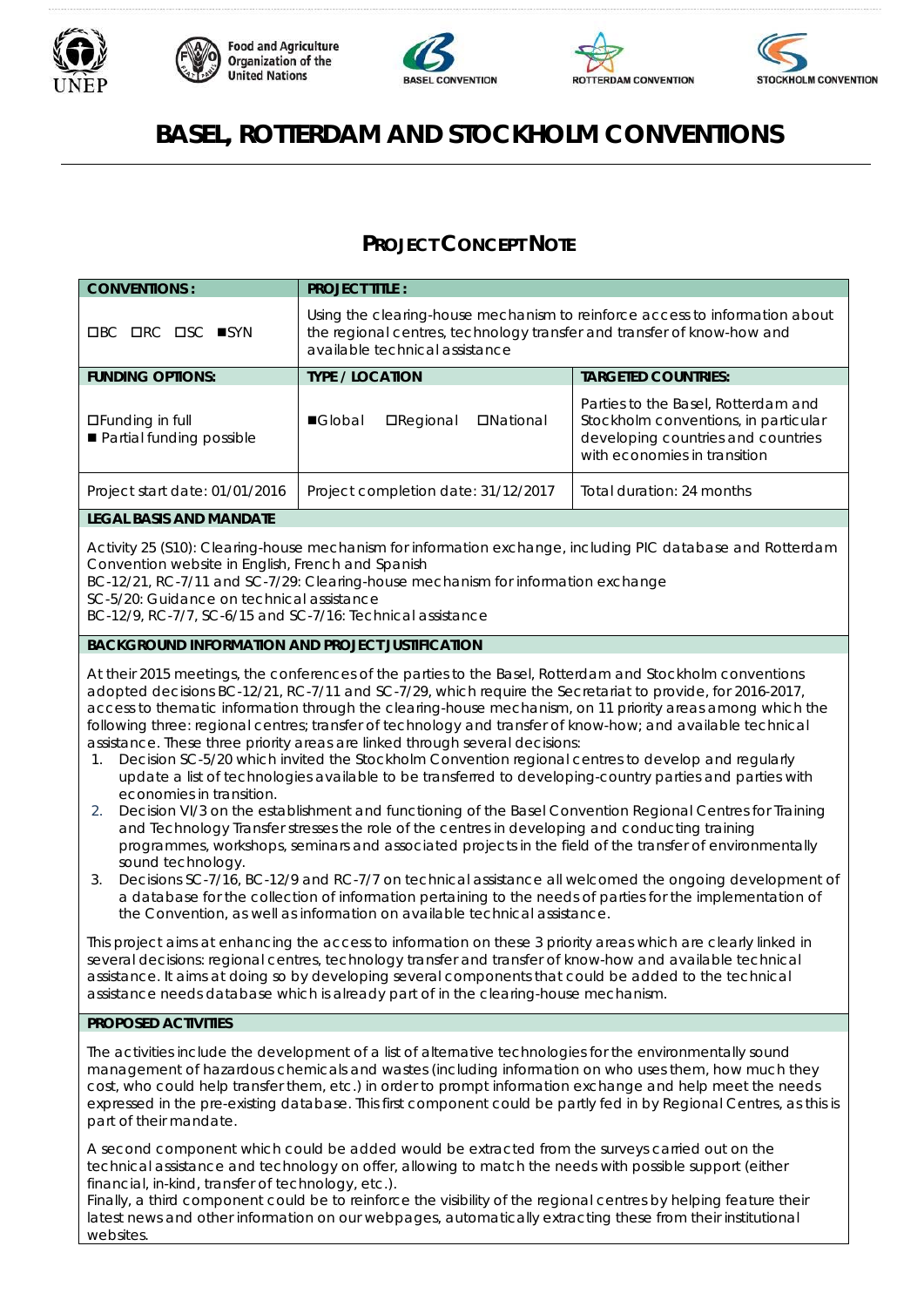









Hire a consultant to develop the following activities:

- 1. On the BRS website, make the webpages dedicated to the Regional Centres more dynamic, by including for example a "News" section, which would be automatically extracted from their websites, indicating for instance upcoming activities coordinated by each regional centre. Details will be discussed at the Annual Meeting of the Regional Centres taking place in Geneva in October 2015, during which several sessions will be dedicating to exploring which avenues the regional centres wish to develop in order to establish enhanced information exchange mechanisms, and increase their visibility. This activity would entail computer programming and quality control.
- 2. Develop lists, by region, of available alternative technologies for the environmentally sound management of hazardous chemicals and wastes (including information on who uses them, how much they cost, who could help transfer them, etc.). Make these lists available both on the BRS website and the Regional Centres website. This activity would entail computer programming, community moderation and quality control.
- 3. Provide information on technical assistance and technology transfer on offer (including application procedures, eligibility and formats). This activity would entail data re-packaging.

#### **RESULTS TO BE ACHIEVED**

#### **Expected results:**

- 1. Regional centres have an enhanced visibility and are able to increasingly facilitate technology transfer in their region;
- 2. Parties are better informed of how to request technical assistance and technology transfer, and their needs are better met.

#### **Indicator of success:**

- 1. Positive feedback from regional centres on their visibility and their ability to facilitate technology transfer in their region;
- 2. Positive feedback from parties on the user friendliness of technical assistance procedures presented in the websites;
- 3. New sections on regional centres available on the websites;
- 4. Lists of available alternative technologies available on the websites;
- 5. Technical assistance and technology transfer information and tools available on the websites.

#### **Means of verification:**

- 1. Conventions websites;
- 2. Direct feedback from parties and regional centres;
- 3. 2017 COPs meeting reports.

#### **PROJECT SUSTAINABILITY AND REPLICABILITY**

This project builds on an existing database included in the clearing-house mechanism which aims at helping to better respond to Parties' requests for assistance. The project components will provide for stronger information access to crucial information which can help parties use alternative technologies and reduce their exposure to toxic chemicals and wastes.

#### **GENDER MAINSTREAMING**

In line with the BRS Gender Action Plan, special attention on gender issues, as it may appear from the information provided or collected or exchanged, could be paid. The CHM could indeed be used to better track or monitor, identify and collect information, at the regional level, on what may have an impact on gender issues. Thanks to these information, the CHM could, in addition, be used as a tool to help in better targeting TA activities, to be developed by the Regional Centres, aiming at ensuring better gender balance, in particular as to vulnerable groups who may suffer from a greater exposure to hazardous chemicals and wastes.

### **OUTREACH AND INFORMATION SHARING**

All the information related to the project will be shared on the website. The outcome of the activity will be reported to the next meeting of the Conference of the Parties in 2017. Additionally this project will seek the active participation of a community of regional centres and possibly

accredited organizations to contribute to the technology transfer component.